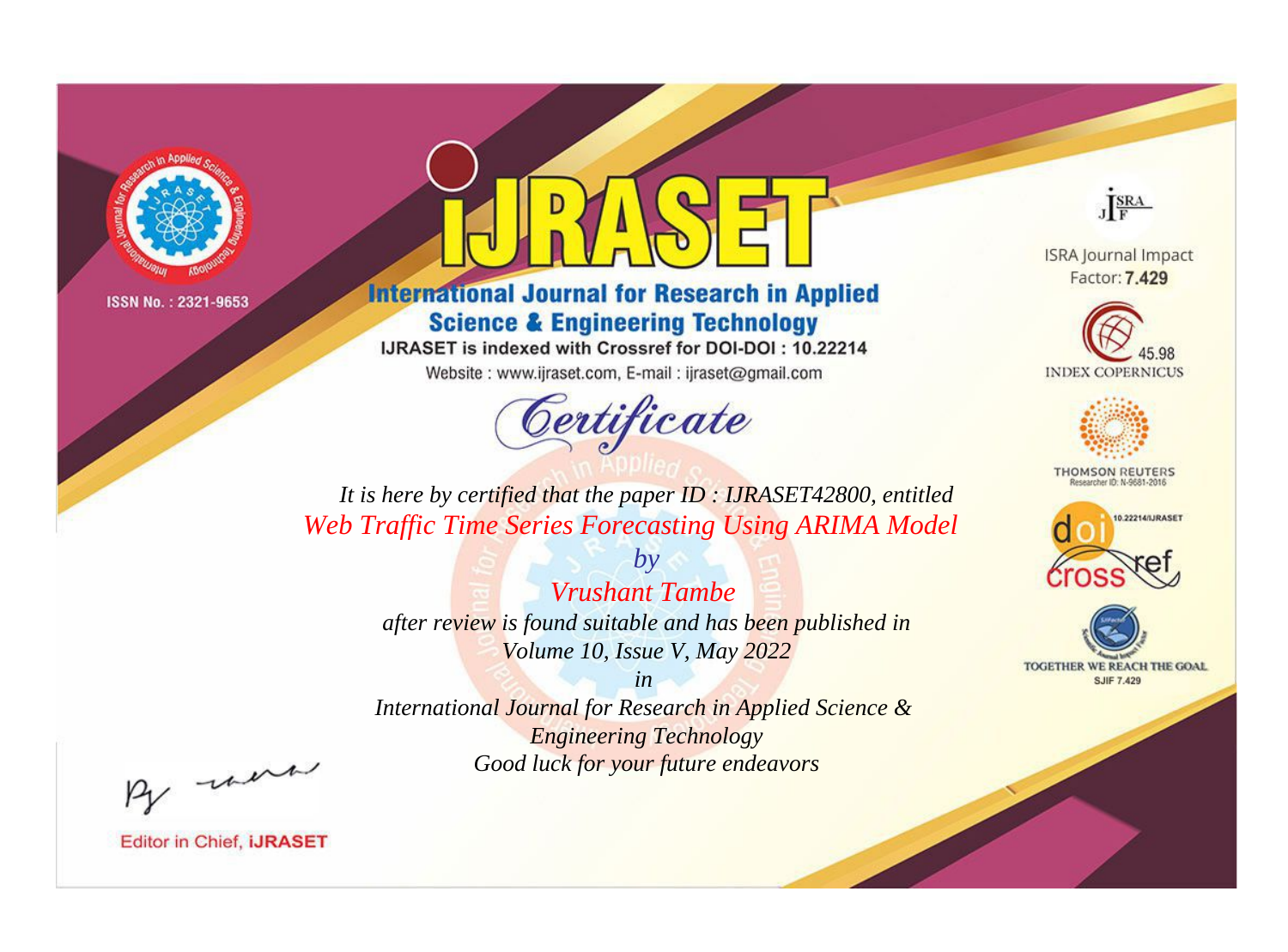![](_page_1_Picture_0.jpeg)

# **International Journal for Research in Applied Science & Engineering Technology**

IJRASET is indexed with Crossref for DOI-DOI: 10.22214

Website: www.ijraset.com, E-mail: ijraset@gmail.com

![](_page_1_Picture_6.jpeg)

JERA

**ISRA Journal Impact** Factor: 7.429

![](_page_1_Picture_9.jpeg)

![](_page_1_Picture_10.jpeg)

**THOMSON REUTERS** 

![](_page_1_Picture_12.jpeg)

TOGETHER WE REACH THE GOAL **SJIF 7.429** 

*It is here by certified that the paper ID : IJRASET42800, entitled Web Traffic Time Series Forecasting Using ARIMA Model*

> *by Apeksha Golait after review is found suitable and has been published in Volume 10, Issue V, May 2022*

> > *in*

*International Journal for Research in Applied Science & Engineering Technology Good luck for your future endeavors*

By morn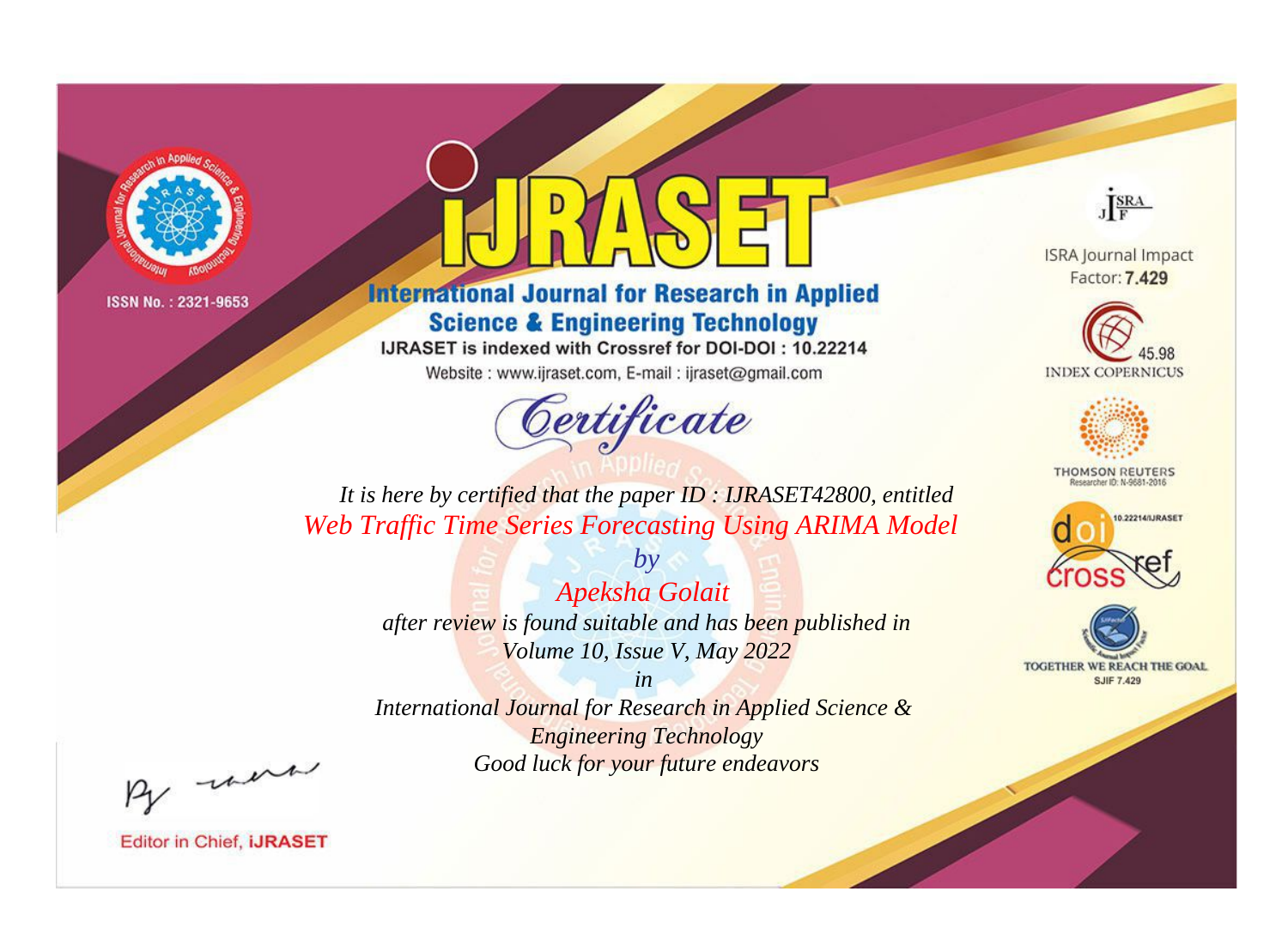![](_page_2_Picture_0.jpeg)

# **International Journal for Research in Applied Science & Engineering Technology**

IJRASET is indexed with Crossref for DOI-DOI: 10.22214

Website: www.ijraset.com, E-mail: ijraset@gmail.com

![](_page_2_Picture_6.jpeg)

JERA

**ISRA Journal Impact** Factor: 7.429

![](_page_2_Picture_9.jpeg)

![](_page_2_Picture_10.jpeg)

**THOMSON REUTERS** 

![](_page_2_Picture_12.jpeg)

TOGETHER WE REACH THE GOAL **SJIF 7.429** 

*It is here by certified that the paper ID : IJRASET42800, entitled Web Traffic Time Series Forecasting Using ARIMA Model*

> *Sakshi Pardeshi after review is found suitable and has been published in Volume 10, Issue V, May 2022*

*by*

*in* 

*International Journal for Research in Applied Science & Engineering Technology Good luck for your future endeavors*

By morn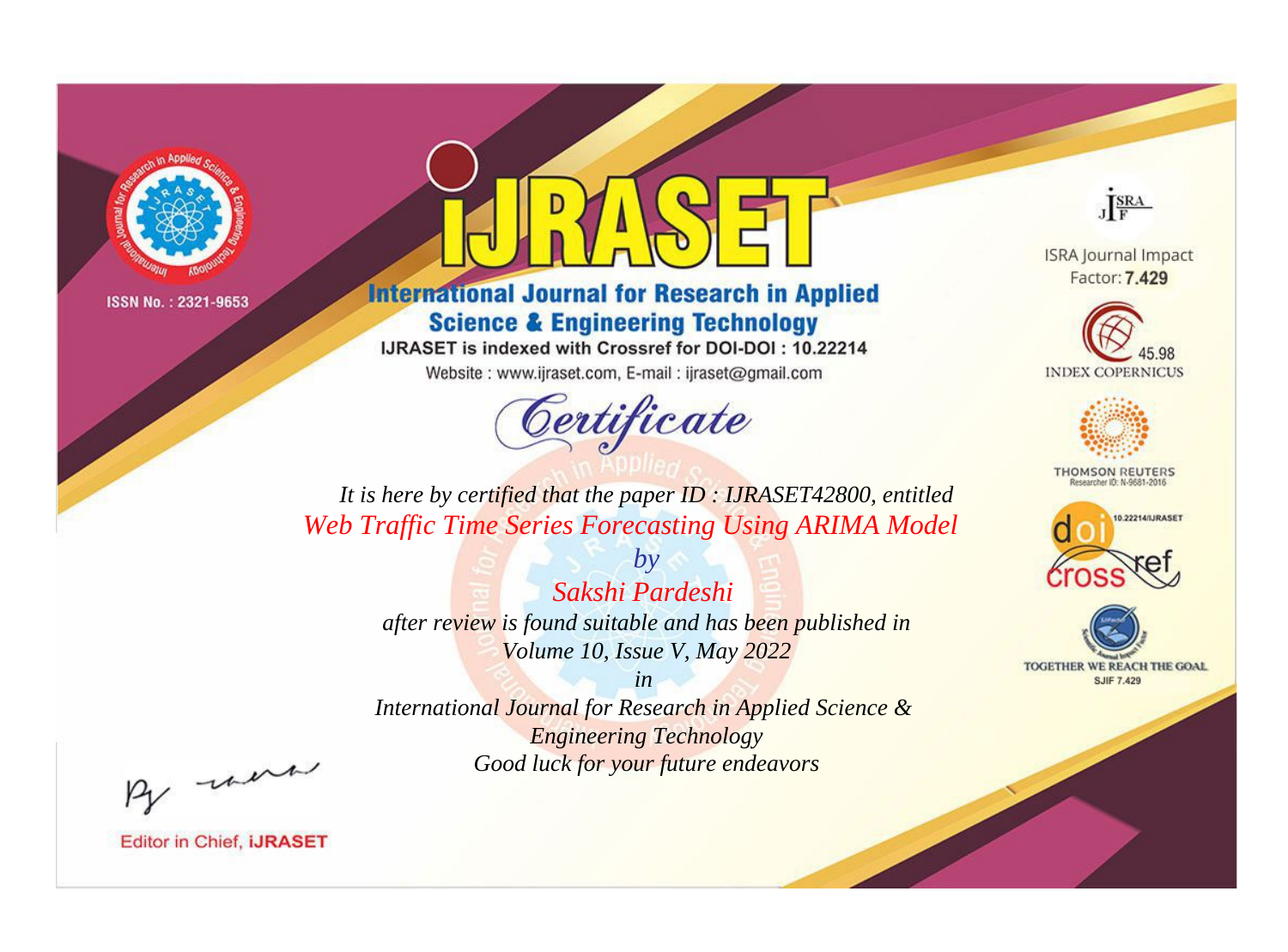![](_page_3_Picture_0.jpeg)

# **International Journal for Research in Applied Science & Engineering Technology**

IJRASET is indexed with Crossref for DOI-DOI: 10.22214

Website: www.ijraset.com, E-mail: ijraset@gmail.com

![](_page_3_Picture_6.jpeg)

JERA

**ISRA Journal Impact** Factor: 7.429

![](_page_3_Picture_9.jpeg)

![](_page_3_Picture_10.jpeg)

**THOMSON REUTERS** 

![](_page_3_Picture_12.jpeg)

TOGETHER WE REACH THE GOAL **SJIF 7.429** 

*It is here by certified that the paper ID : IJRASET42800, entitled Web Traffic Time Series Forecasting Using ARIMA Model*

> *Rohit Javheri after review is found suitable and has been published in Volume 10, Issue V, May 2022*

*by*

*in* 

*International Journal for Research in Applied Science & Engineering Technology Good luck for your future endeavors*

By morn